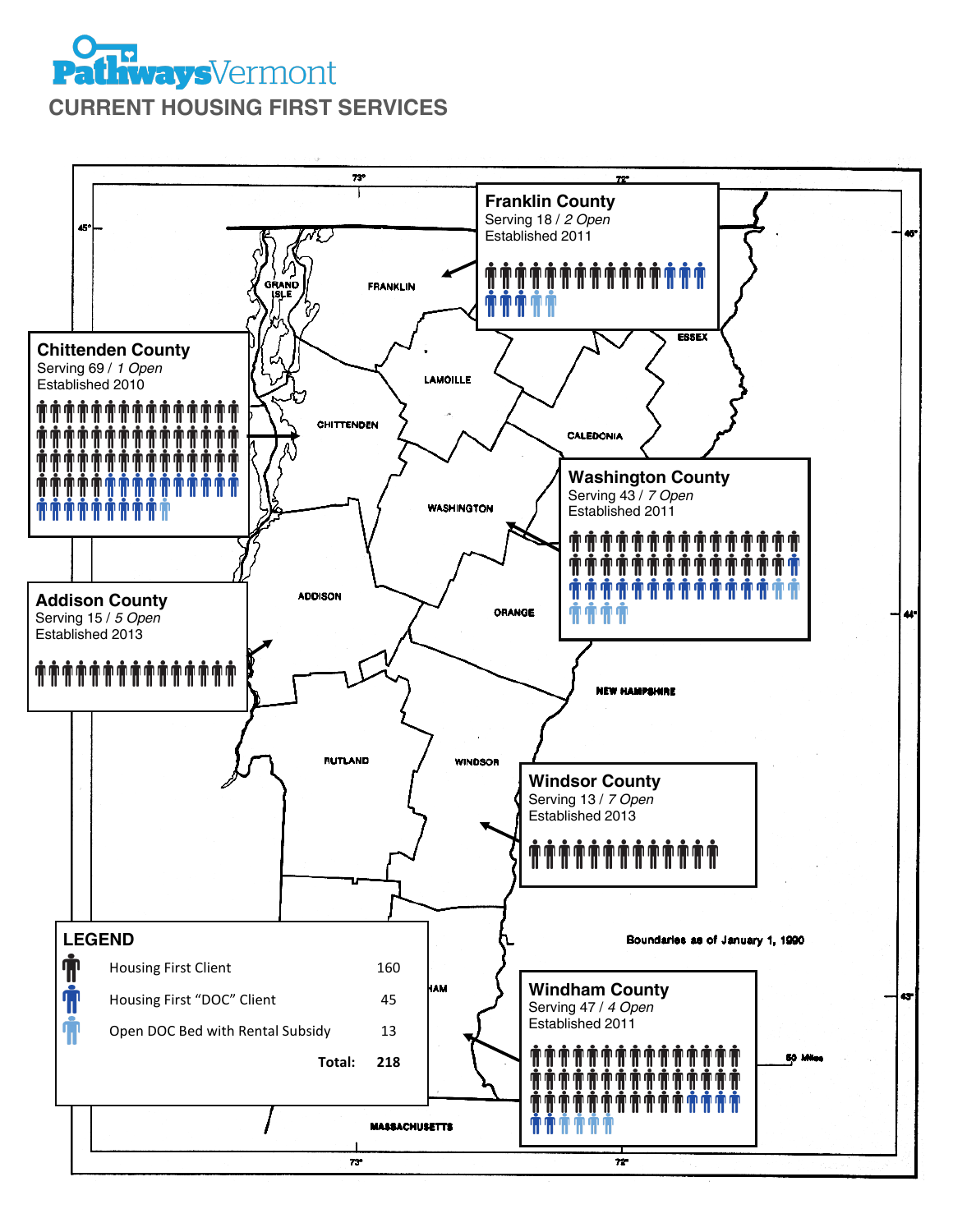# thwaysVermont

### **POTENTIAL CAPACITY #1: Serving Chittenden & Washington Counties**

#### **AMOUNT FUNDING SOURCE**

| \$500K | Department of Corrections Grant |
|--------|---------------------------------|
| \$330K | <b>DOC Rental Subsidies</b>     |

\$500K Department of Mental Health Grant

| <b>TOTAL SERVING</b>            | 80  |
|---------------------------------|-----|
| <b>Total DMH Serving</b>        | 40  |
| <b>Total DOC Serving</b>        | 40  |
| <b>TOTAL CAPACITY REDUCTION</b> | 150 |
| <b>Reduction DOC Capacity</b>   | 18  |
| <b>Reduction DMH Capacity</b>   | 32  |
| <b>Reduction SAMHSA Served</b>  | 100 |